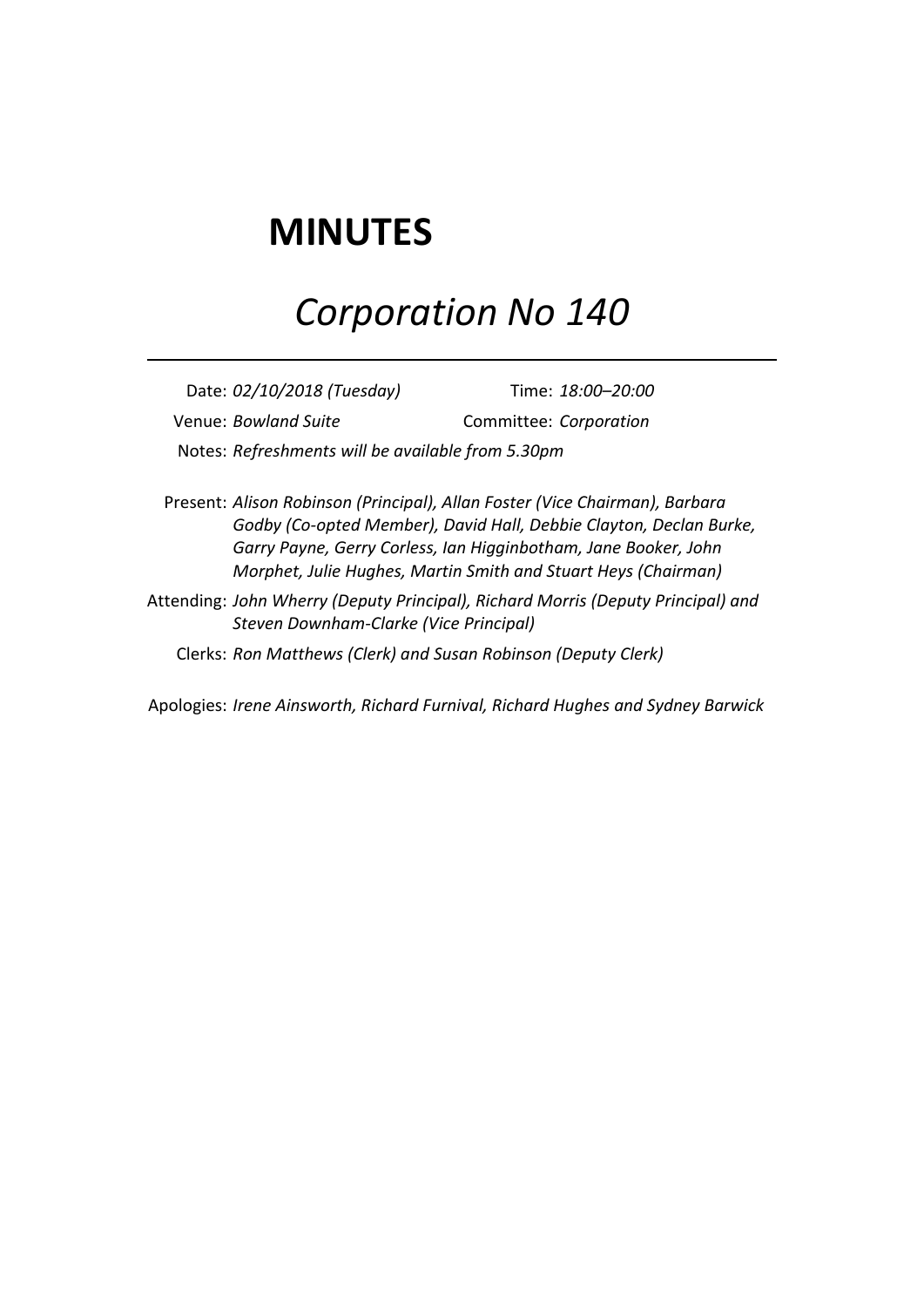## *Public* Minutes

| Item number:<br>(and category) | Item description:                                                                                                                                                                                                          |  |
|--------------------------------|----------------------------------------------------------------------------------------------------------------------------------------------------------------------------------------------------------------------------|--|
| 55.18<br><b>Decision</b>       | <b>Attendance of Co-opted Members of Committees and College</b><br><b>Management</b>                                                                                                                                       |  |
|                                | Standing Order 13 states that:                                                                                                                                                                                             |  |
|                                | As a matter of policy all meetings of the Corporation and its Committees<br>will be held in private. The agendas and minutes and supporting papers<br>of its public business will be made available to the general public. |  |
|                                | However:                                                                                                                                                                                                                   |  |
|                                | (a) The Principal shall be authorised to invite members of staff to attend<br>in their employed capacity for both public and confidential business as<br>appropriate and in accordance with Standing Order 25.             |  |
|                                | (b) The Corporation however, may exclude members of staff from<br>attending any business that it deems necessary.                                                                                                          |  |
|                                | (c) Attendance by other persons shall be at the discretion of the<br>Corporation following advice from the Principal or Clerk.                                                                                             |  |
|                                | The Corporation does encourage Co-opted Governors to attend and<br>take part in the discussion and debate.                                                                                                                 |  |
|                                | <b>Resolved:</b>                                                                                                                                                                                                           |  |
|                                | That Management attend for the public and confidential agenda<br>items.                                                                                                                                                    |  |
| 56.18                          | <b>Apologies for Absence</b>                                                                                                                                                                                               |  |
| Record                         | Apologies for absence had been received from Irene Ainsworth, Richard<br>Hughes, Richard Furnival and Sydney Barwick.                                                                                                      |  |
|                                | Debbie Clayton left the meeting at 7.10pm.                                                                                                                                                                                 |  |
|                                | <b>Resolved:</b>                                                                                                                                                                                                           |  |
|                                | That the apologies be noted.                                                                                                                                                                                               |  |
| 57.18<br><b>Decision</b>       | <b>Public Minutes of Previous Meeting</b>                                                                                                                                                                                  |  |
|                                | The public minutes of meeting number 139 held on Tuesday 10 July<br>2018 and published on the Extranet were signed and agreed as a true<br>and correct record of the meeting.                                              |  |
| 58.18<br>Record                | <b>Declarations of Interest</b>                                                                                                                                                                                            |  |
|                                |                                                                                                                                                                                                                            |  |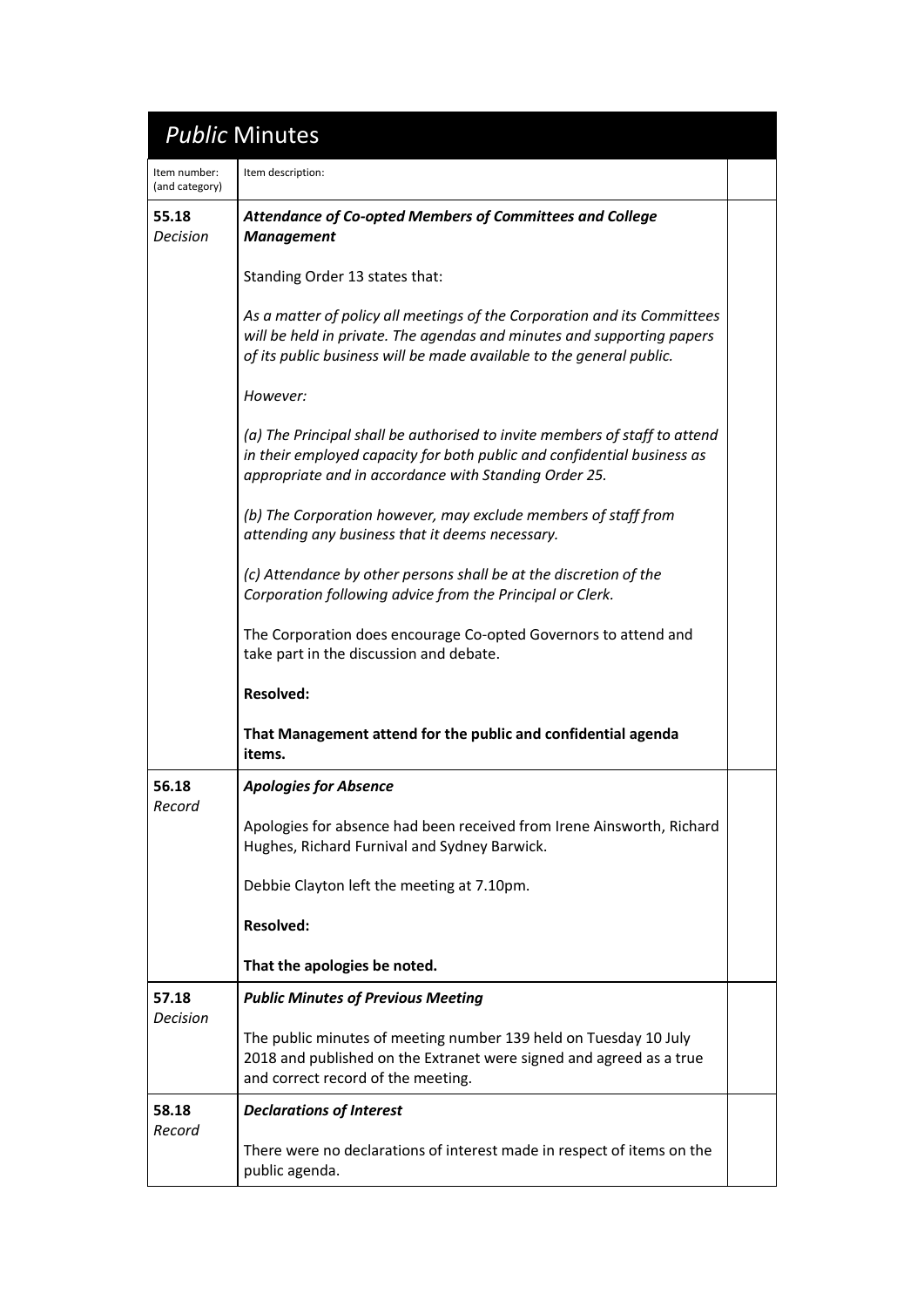| 59.18<br>Information     | <b>The Chairs Opening Remarks</b>                                                                                                                                                                                                                                                                                                                                                                                                                                                                                                                                 |  |
|--------------------------|-------------------------------------------------------------------------------------------------------------------------------------------------------------------------------------------------------------------------------------------------------------------------------------------------------------------------------------------------------------------------------------------------------------------------------------------------------------------------------------------------------------------------------------------------------------------|--|
|                          | The Chair welcomed student Governor Declan Burke and Governor John<br>Morphet to the meeting. They were attending their first meeting of the<br>Corporation.                                                                                                                                                                                                                                                                                                                                                                                                      |  |
|                          | Safeguarding training had been presented prior to the meeting and to<br>allow time for questions and discussion had resulted in the corporation<br>meeting starting at the later time of 6.20pm. The Chair acknowledged<br>the useful and informative session delivered by Carole Kirkham who has<br>been acting Safeguard lead in addition to her role as Health & Safety<br>Officer. Nine independent Governors and the Principal attended the<br>training. Training dates with Myerscough Staff would be circulated to<br>those who had been unable to attend. |  |
|                          | <b>Resolved:</b>                                                                                                                                                                                                                                                                                                                                                                                                                                                                                                                                                  |  |
|                          | That the Chair's Address be received.                                                                                                                                                                                                                                                                                                                                                                                                                                                                                                                             |  |
| 60.18<br>Information     | Correspondence                                                                                                                                                                                                                                                                                                                                                                                                                                                                                                                                                    |  |
|                          | Corporation gave consideration to the Correspondence:                                                                                                                                                                                                                                                                                                                                                                                                                                                                                                             |  |
|                          | Letter from the Director of the Further Education Group at the ESFA<br>on the Greater Manchester and Lancashire Area Reviews.<br>Corporation noted the federation between St Mary's College, Cheadle<br>and Marple Sixth Form College and the Hope University of Liverpool.<br>The letter indicated the 'three-way federation will help create stronger<br>and financially resilient Sixth Form Colleges in both Blackburn and<br>Stockport, whilst sustaining A level provision in Blackburn'.                                                                   |  |
|                          | Office for Students - Application to Register with the Office<br>for Students.                                                                                                                                                                                                                                                                                                                                                                                                                                                                                    |  |
|                          | The letter to the Chair of Corporation confirmed that the Office for<br>Students (OfS) has registered Myerscough College in the register of<br>English Higher Education providers. Members noted the responsibility<br>of a provider's governing body to ensure that the provider continues to<br>satisfy all of its ongoing conditions of registration.                                                                                                                                                                                                          |  |
|                          | David Hughes, Chief Executive, Association of Colleges - Membership<br>The AoC letter contained a brief overview of activities over the past<br>year and accompanied the invoice for membership renewal for 2018 /<br>2019.                                                                                                                                                                                                                                                                                                                                       |  |
|                          | <b>Resolved:</b>                                                                                                                                                                                                                                                                                                                                                                                                                                                                                                                                                  |  |
|                          | That the items of correspondence be received.                                                                                                                                                                                                                                                                                                                                                                                                                                                                                                                     |  |
| 61.18<br><b>Decision</b> | <b>Report of the Students Union (MSU)</b>                                                                                                                                                                                                                                                                                                                                                                                                                                                                                                                         |  |
|                          | The report provided an overview of the MSU and an update on activity<br>to date which included election of Committees, student voice,<br>community links, charity activities and a timetable of events.                                                                                                                                                                                                                                                                                                                                                           |  |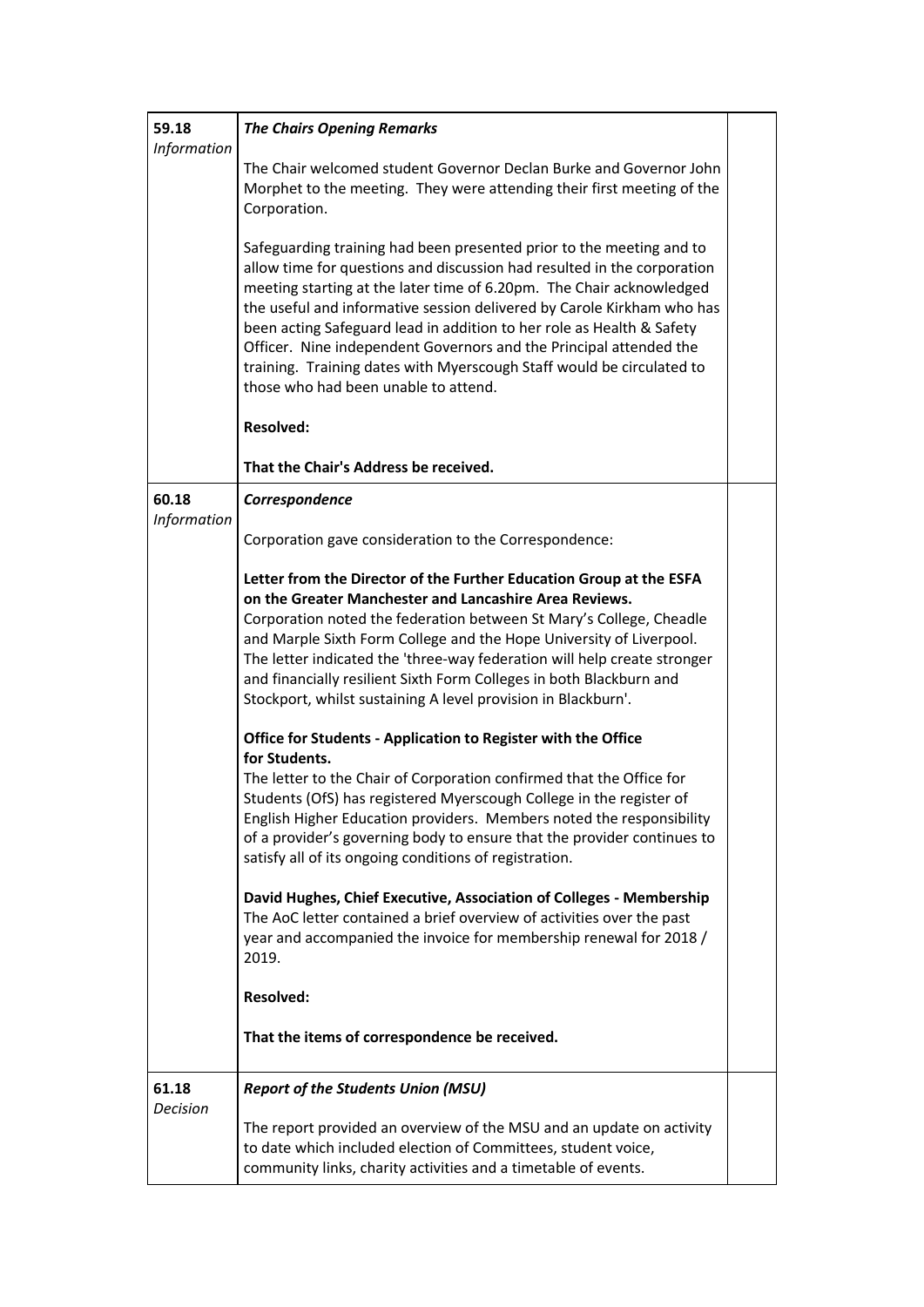|                          | The new style report which gave consideration to strengths, areas for<br>improvement and impact was positively received.<br><b>Resolved:</b>                                                                                                                                                                                                                                                                                                                                                                                                                                                                                                                                                                                                                                                           |  |
|--------------------------|--------------------------------------------------------------------------------------------------------------------------------------------------------------------------------------------------------------------------------------------------------------------------------------------------------------------------------------------------------------------------------------------------------------------------------------------------------------------------------------------------------------------------------------------------------------------------------------------------------------------------------------------------------------------------------------------------------------------------------------------------------------------------------------------------------|--|
|                          | That the MSU Report be received.                                                                                                                                                                                                                                                                                                                                                                                                                                                                                                                                                                                                                                                                                                                                                                       |  |
| 62.18<br><b>Decision</b> | <b>Governor Engagement Programme</b>                                                                                                                                                                                                                                                                                                                                                                                                                                                                                                                                                                                                                                                                                                                                                                   |  |
|                          | Corporation welcomed a review of the Governor Engagement<br>Programme and welcomed the proposed introduction of learning walks.                                                                                                                                                                                                                                                                                                                                                                                                                                                                                                                                                                                                                                                                        |  |
|                          | Members noted the documentation provided a measured approach and<br>uniformity with safeguards to support Governors in maintaining a<br>strategic overview.<br>Members who had worked in the Education FE sector shared positive<br>experiences of Governor engagement from a staff perspective.                                                                                                                                                                                                                                                                                                                                                                                                                                                                                                       |  |
|                          | Governor photographs and brief biographies would be added to the<br>website and displayed around College.                                                                                                                                                                                                                                                                                                                                                                                                                                                                                                                                                                                                                                                                                              |  |
|                          | <b>Resolved:</b>                                                                                                                                                                                                                                                                                                                                                                                                                                                                                                                                                                                                                                                                                                                                                                                       |  |
|                          | That the report be received and developed as described.                                                                                                                                                                                                                                                                                                                                                                                                                                                                                                                                                                                                                                                                                                                                                |  |
| 63.18<br><b>Decision</b> | <b>Statutory Risk Register</b><br>Corporation gave consideration to the Key Strategic Risks identified in<br>the Statutory Risk Register.                                                                                                                                                                                                                                                                                                                                                                                                                                                                                                                                                                                                                                                              |  |
|                          | Two new risks had been added to the register:<br>Financial impact of increases in employers pension contributions to<br>either or both of the College's Pensions schemes, being the Teachers<br>Pension Scheme (TPS) or Local Government Pension Scheme (Support<br>staff).<br>To mitigate the risk the college measures course profitability that<br>captures employment costs, including pension, and these will be<br>refreshed when a revised contribution is published to ensure course<br>contribution of 50% is maintained within the curriculum offer.<br>Utilisation of teachers is measured to ensure efficient and equitable<br>workloads and should a need to reduce headcount arise due to<br>reductions in student numbers / course profitability the College has<br>experience of this. |  |
|                          | AoC briefing confirms that teacher pension scheme costs are expected<br>to rise from 2019<br>Potential Financial impact of Agriculture Bill, that replaces Common<br>Agriculture Policy, post UK leaving European Union.<br>To mitigate the risk of reduced to nil subsidy, College would be<br>reviewing the farming strategy and seeking to adjust farming practices<br>so that College could provide public goods and potentially replace some<br>of the income lost and look at new opportunities in the focus on                                                                                                                                                                                                                                                                                  |  |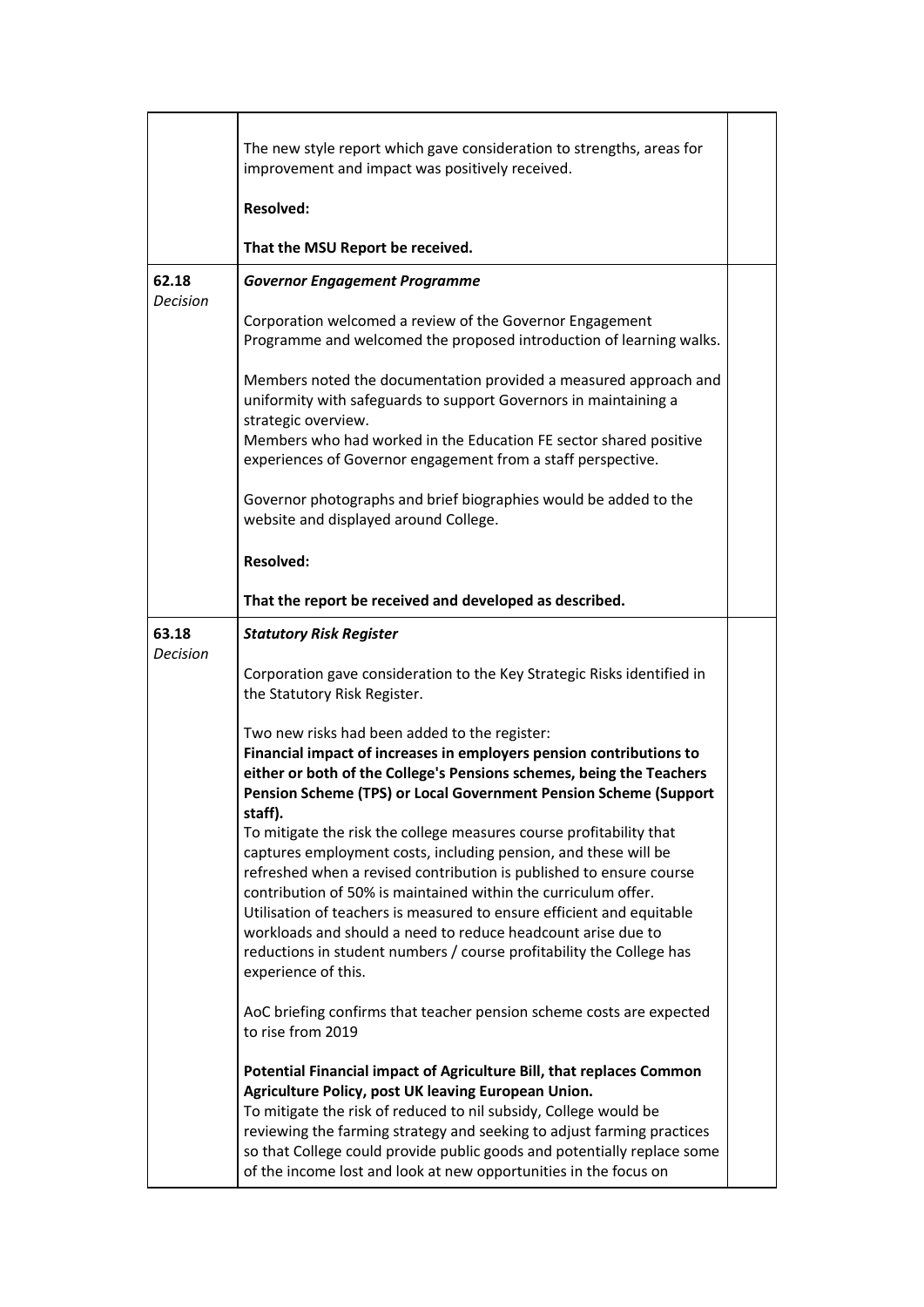|          | environmental improvement.                                                                                                                                                                                                                                                                                                                                                                                                                                                                                                                                                                                                                                                                                                                                                                                                                                                                                                                                                                                                                                                                                                                                                                                                                                                                                                                                                                                                                                                                                                                                                                                                                                                                                                                                                                                                                                                                                                                                                                                                                                                                                                                                                                                                                                                                                                                                                                                                   |  |
|----------|------------------------------------------------------------------------------------------------------------------------------------------------------------------------------------------------------------------------------------------------------------------------------------------------------------------------------------------------------------------------------------------------------------------------------------------------------------------------------------------------------------------------------------------------------------------------------------------------------------------------------------------------------------------------------------------------------------------------------------------------------------------------------------------------------------------------------------------------------------------------------------------------------------------------------------------------------------------------------------------------------------------------------------------------------------------------------------------------------------------------------------------------------------------------------------------------------------------------------------------------------------------------------------------------------------------------------------------------------------------------------------------------------------------------------------------------------------------------------------------------------------------------------------------------------------------------------------------------------------------------------------------------------------------------------------------------------------------------------------------------------------------------------------------------------------------------------------------------------------------------------------------------------------------------------------------------------------------------------------------------------------------------------------------------------------------------------------------------------------------------------------------------------------------------------------------------------------------------------------------------------------------------------------------------------------------------------------------------------------------------------------------------------------------------------|--|
|          | <b>Resolved:</b>                                                                                                                                                                                                                                                                                                                                                                                                                                                                                                                                                                                                                                                                                                                                                                                                                                                                                                                                                                                                                                                                                                                                                                                                                                                                                                                                                                                                                                                                                                                                                                                                                                                                                                                                                                                                                                                                                                                                                                                                                                                                                                                                                                                                                                                                                                                                                                                                             |  |
|          | That the Risk Register Report be received.                                                                                                                                                                                                                                                                                                                                                                                                                                                                                                                                                                                                                                                                                                                                                                                                                                                                                                                                                                                                                                                                                                                                                                                                                                                                                                                                                                                                                                                                                                                                                                                                                                                                                                                                                                                                                                                                                                                                                                                                                                                                                                                                                                                                                                                                                                                                                                                   |  |
| 64.18    | Report of the Finance and Resources Committee 18 September 2018                                                                                                                                                                                                                                                                                                                                                                                                                                                                                                                                                                                                                                                                                                                                                                                                                                                                                                                                                                                                                                                                                                                                                                                                                                                                                                                                                                                                                                                                                                                                                                                                                                                                                                                                                                                                                                                                                                                                                                                                                                                                                                                                                                                                                                                                                                                                                              |  |
| Decision | The Chair of Finance & Resources Committee reported on an extensive<br>debate concerning the variance between projected surplus and outturn<br>which was £436k below forecast.<br>There had been a drop in income and a greater spend in the last quarter<br>partly explained through a larger than anticipated use of subcontractors<br>to deliver Myerscough courses.<br>Investigations were being undertaken to identify where the overspend<br>had occurred and whether this was partly procurement in advance for<br>2018/2019 or otherwise.<br>Members had discussed concerns over data systems being able to<br>support operational functions and report generation.<br>Corporation thoroughly reviewed and added to the discussions the<br>Finance & Resources Committee had held.<br>Corporation received updates from the Deputy Principal since the<br>meeting had been held which incorporated views around procurement,<br>finance processes and the culture in the College.<br>A meeting was arranged with an IT consultant to look at current<br>systems, how they could be adapted or options for new systems.<br>A date in November was being arranged for a walk through test from<br>RSM auditors to look at gap analysis between good practice in the<br>sector on procurement and the College. A report would provide a map<br>of the step changes required. Management would provide detail on<br>costs, resources and implementation.<br>Governors received assurance that cost free consultancy had been<br>utilised where possible<br>Corporation sought assurance around potential fraudulent activity and<br>requested a sample check and that the risk on fraud be rescored.<br>Corporation noted vacancies within the Finance team presented<br>opportunity for restructure.<br>A breakdown of the overspend would be provided.<br>Corporation concurred with Finance & Resources Committee comments<br>on the Strategic Plan Progress Report 2017/2018 and Strategic Plan<br>Targets for 2018/2019, the Financial Position Statement, Myerscough<br>Ventures Report and Capital Expenditure Reports for the period ended<br>31 July 2018 and approved the reports.<br><b>Corporation noted matters for information:</b><br>Appointment of Chair & Vice Chair - Ian Higginbotham and Martin<br>Smith were re-appointed.<br>Pension Fund Valuation at 31 July 2018 - The figure to report in the |  |
|          | accounts for 2017/2018 would be £1.254m a reduction of £48k to the<br>estimate. This accounting adjustment had been made to the final<br>accounts.                                                                                                                                                                                                                                                                                                                                                                                                                                                                                                                                                                                                                                                                                                                                                                                                                                                                                                                                                                                                                                                                                                                                                                                                                                                                                                                                                                                                                                                                                                                                                                                                                                                                                                                                                                                                                                                                                                                                                                                                                                                                                                                                                                                                                                                                           |  |
|          | Statutory Risk Register - the risk for fraudulent activity was being<br>reviewed. A risk in relation to Pension Fund liabilities would be added.                                                                                                                                                                                                                                                                                                                                                                                                                                                                                                                                                                                                                                                                                                                                                                                                                                                                                                                                                                                                                                                                                                                                                                                                                                                                                                                                                                                                                                                                                                                                                                                                                                                                                                                                                                                                                                                                                                                                                                                                                                                                                                                                                                                                                                                                             |  |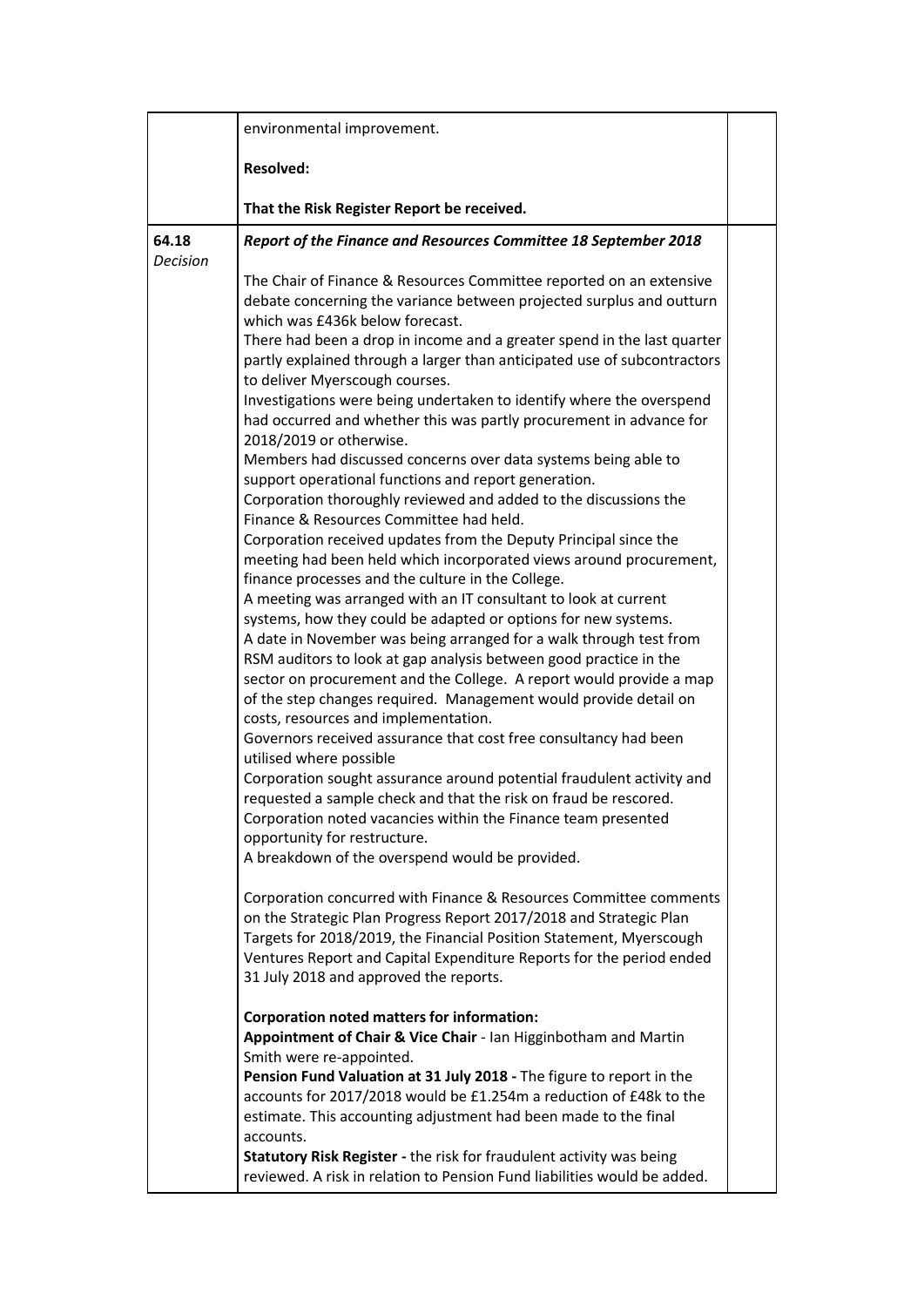|                   | Going Concern - Governors had agreed that it was reasonable to<br>prepare the College's financial statements on a 'Going Concern' basis.<br>Trade Debt Levels - The Committee Chair would meet with the Deputy<br>Principal Finance & Corporate Services to review the reporting of trade<br>debt for mutual benefit of the committee and finance office<br>requirements.<br>Overseas Visits Annual Report for the Year Ended 31 July 2018 - The<br>cost to the college had been £8,228.50 which represented 5% of the<br>total spend on overseas visits.<br>College Value for Money Policy Review - The Committee expressed<br>satisfaction with the report and the actions taken.<br>Self-Assessment of Compliance with the Regularity and Propriety<br>Requirements The Committee had noted the responses to the<br>questionnaire and authorised the Chair and Accounting Officer to sign<br>the document.<br>Chair's Action - Sub-Contracting Supply Chain Fees and Charges -<br>Policy and Procedure - The Committee had endorsed the Chairs action<br>in ensuring the policy approval was in the allocated time frame.<br>Health and Safety Policy - Review - The policy remained fit for purpose<br>subject to minor changes and was approved.<br>Annual Cycle of Business 2018/2019 - Agreed.<br><b>Resolved:</b><br>That the capital budget provision outlined in the report for<br>1.<br>website replacement be re-allocated for part funding of an IT<br>Data system.<br>The Internal Auditors RSM be contracted to investigate<br>2.<br>procurement within the sector and to advise on best practice.<br>3. That the regular financial reports, as detailed, be agreed.<br>That the matters for information be received.<br>4. |  |
|-------------------|--------------------------------------------------------------------------------------------------------------------------------------------------------------------------------------------------------------------------------------------------------------------------------------------------------------------------------------------------------------------------------------------------------------------------------------------------------------------------------------------------------------------------------------------------------------------------------------------------------------------------------------------------------------------------------------------------------------------------------------------------------------------------------------------------------------------------------------------------------------------------------------------------------------------------------------------------------------------------------------------------------------------------------------------------------------------------------------------------------------------------------------------------------------------------------------------------------------------------------------------------------------------------------------------------------------------------------------------------------------------------------------------------------------------------------------------------------------------------------------------------------------------------------------------------------------------------------------------------------------------------------------------------------------------------------------------------------------------------------------------|--|
| 65.18<br>Decision | <b>Draft Governance Self-Assessment Report 2018</b>                                                                                                                                                                                                                                                                                                                                                                                                                                                                                                                                                                                                                                                                                                                                                                                                                                                                                                                                                                                                                                                                                                                                                                                                                                                                                                                                                                                                                                                                                                                                                                                                                                                                                        |  |
|                   | Corporation gave consideration to the Governance self-assessment<br>report, the results of the actual survey returns and the results of the<br>staff survey on Governance.                                                                                                                                                                                                                                                                                                                                                                                                                                                                                                                                                                                                                                                                                                                                                                                                                                                                                                                                                                                                                                                                                                                                                                                                                                                                                                                                                                                                                                                                                                                                                                 |  |
|                   | Corporation noted the proposed Grade was 2 'Good'. The Grade was<br>subject to change following the SAR validation process.<br>The Governance self-assessment will be incorporated into the overall<br>College self-assessment report.                                                                                                                                                                                                                                                                                                                                                                                                                                                                                                                                                                                                                                                                                                                                                                                                                                                                                                                                                                                                                                                                                                                                                                                                                                                                                                                                                                                                                                                                                                     |  |
|                   | The Quality Improvement Plan included reference to visibility of<br>governors through sharing of profiles and more effective Governor<br>Engagement activities with increased Governor participation.<br>Development of twilight sessions to explore areas for improvement<br>would be rolled out over the coming year.                                                                                                                                                                                                                                                                                                                                                                                                                                                                                                                                                                                                                                                                                                                                                                                                                                                                                                                                                                                                                                                                                                                                                                                                                                                                                                                                                                                                                    |  |
|                   | <b>Resolved:</b>                                                                                                                                                                                                                                                                                                                                                                                                                                                                                                                                                                                                                                                                                                                                                                                                                                                                                                                                                                                                                                                                                                                                                                                                                                                                                                                                                                                                                                                                                                                                                                                                                                                                                                                           |  |
|                   | That the Draft Governance Self-Assessment Report be received.                                                                                                                                                                                                                                                                                                                                                                                                                                                                                                                                                                                                                                                                                                                                                                                                                                                                                                                                                                                                                                                                                                                                                                                                                                                                                                                                                                                                                                                                                                                                                                                                                                                                              |  |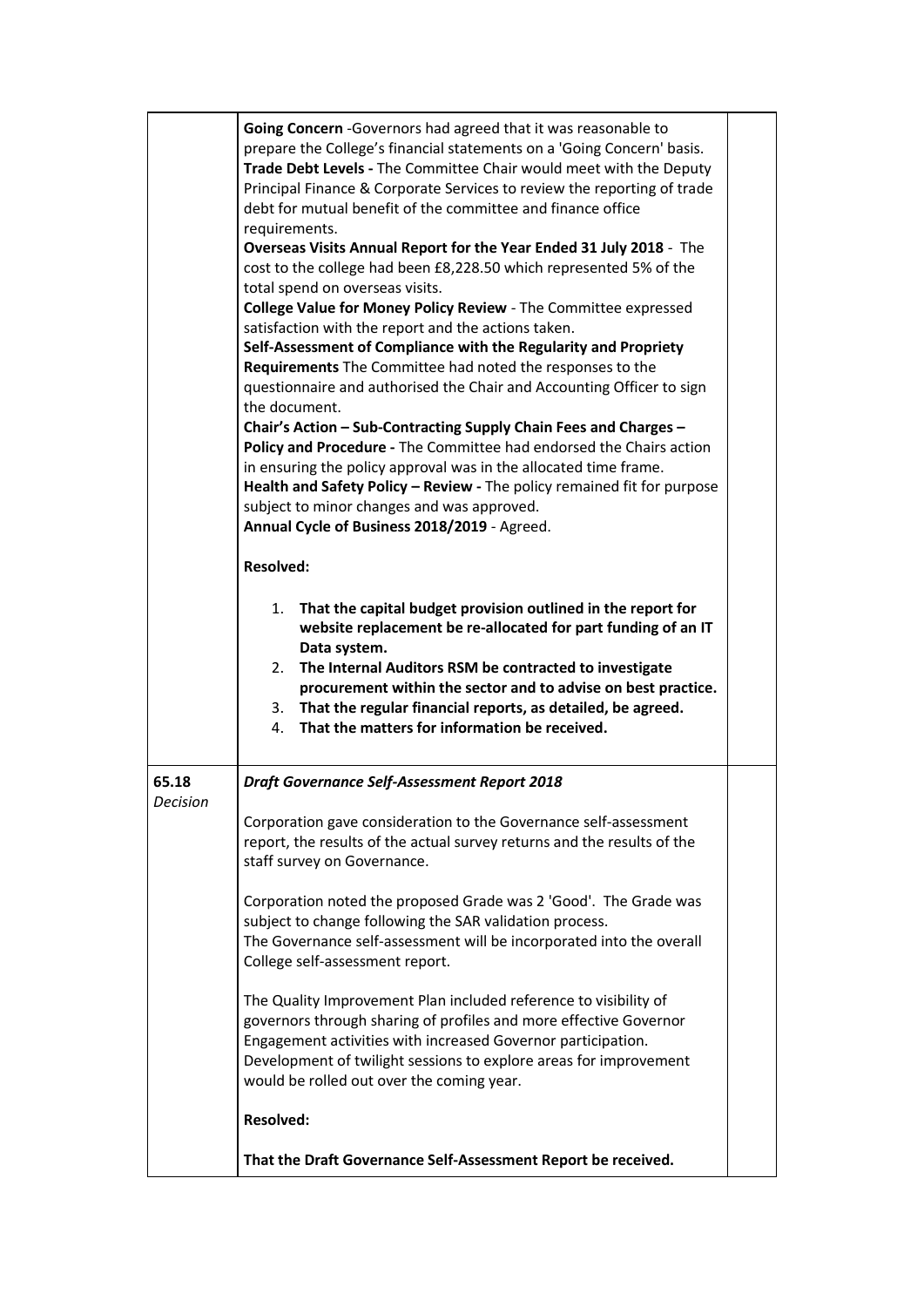| 66.18<br><b>Decision</b> | Annual Report of Human Resources 2017/2018                                                                                                                                                                                                                                                                                                                                          |
|--------------------------|-------------------------------------------------------------------------------------------------------------------------------------------------------------------------------------------------------------------------------------------------------------------------------------------------------------------------------------------------------------------------------------|
|                          | Corporation gave consideration to the Human Resources Annual<br>Report for 2017 / 2018.                                                                                                                                                                                                                                                                                             |
|                          | The report provided an annual summary of matters reported to the<br>Committee throughout the year and included further information and<br>statistics concerning Human Resources over the year.                                                                                                                                                                                      |
|                          | Staff turnover had increased but the level was favourable in terms of<br>benchmarks                                                                                                                                                                                                                                                                                                 |
|                          | Corporation noted the strengths, targeted improvements and actions<br>taken.                                                                                                                                                                                                                                                                                                        |
|                          | Corporation expressed satisfaction with the report.                                                                                                                                                                                                                                                                                                                                 |
|                          | <b>Resolved:</b>                                                                                                                                                                                                                                                                                                                                                                    |
|                          | That the Annual Human Resources Report 2017 / 2018 be received.                                                                                                                                                                                                                                                                                                                     |
| 67.18<br><b>Decision</b> | Annual Report of Health and Safety for 2017/2018                                                                                                                                                                                                                                                                                                                                    |
|                          | Corporation gave consideration to the Annual Report on Health and<br>Safety for 2017 / 2018.                                                                                                                                                                                                                                                                                        |
|                          | The report provided assurance that Myerscough College was<br>discharging its duties relating to the health, safety and welfare of<br>its employees, learners and visitors and that appropriate systems were<br>in place to ensure compliance with the Health & Safety at Work Act and<br>associated regulations.                                                                    |
|                          | Accident rates were slightly higher than in previous years as measured<br>against College's own data but followed traditional patterns with no<br>particular concerns. There had not been any serious accidents in the<br>year. Corporation was informed that an electronic reporting system<br>had just been launched. The system included provision for reporting<br>near misses. |
|                          | Well-Being initiatives continued with activities and services promoted<br>throughout all Centres of the College.                                                                                                                                                                                                                                                                    |
|                          | Insurance claims were processed and settled as they arose.                                                                                                                                                                                                                                                                                                                          |
|                          | Members discussed the area health & safety audit initiative and<br>received assurance on the scoring mechanism and decision making<br>concerning the order in which areas would be revisited. Reviews were<br>held with Heads of Areas, action plans were in place and monitored.                                                                                                   |
|                          | <b>Resolved:</b>                                                                                                                                                                                                                                                                                                                                                                    |
|                          | That the Annual Health and Safety Report 2017 / 2018 be received.                                                                                                                                                                                                                                                                                                                   |
|                          |                                                                                                                                                                                                                                                                                                                                                                                     |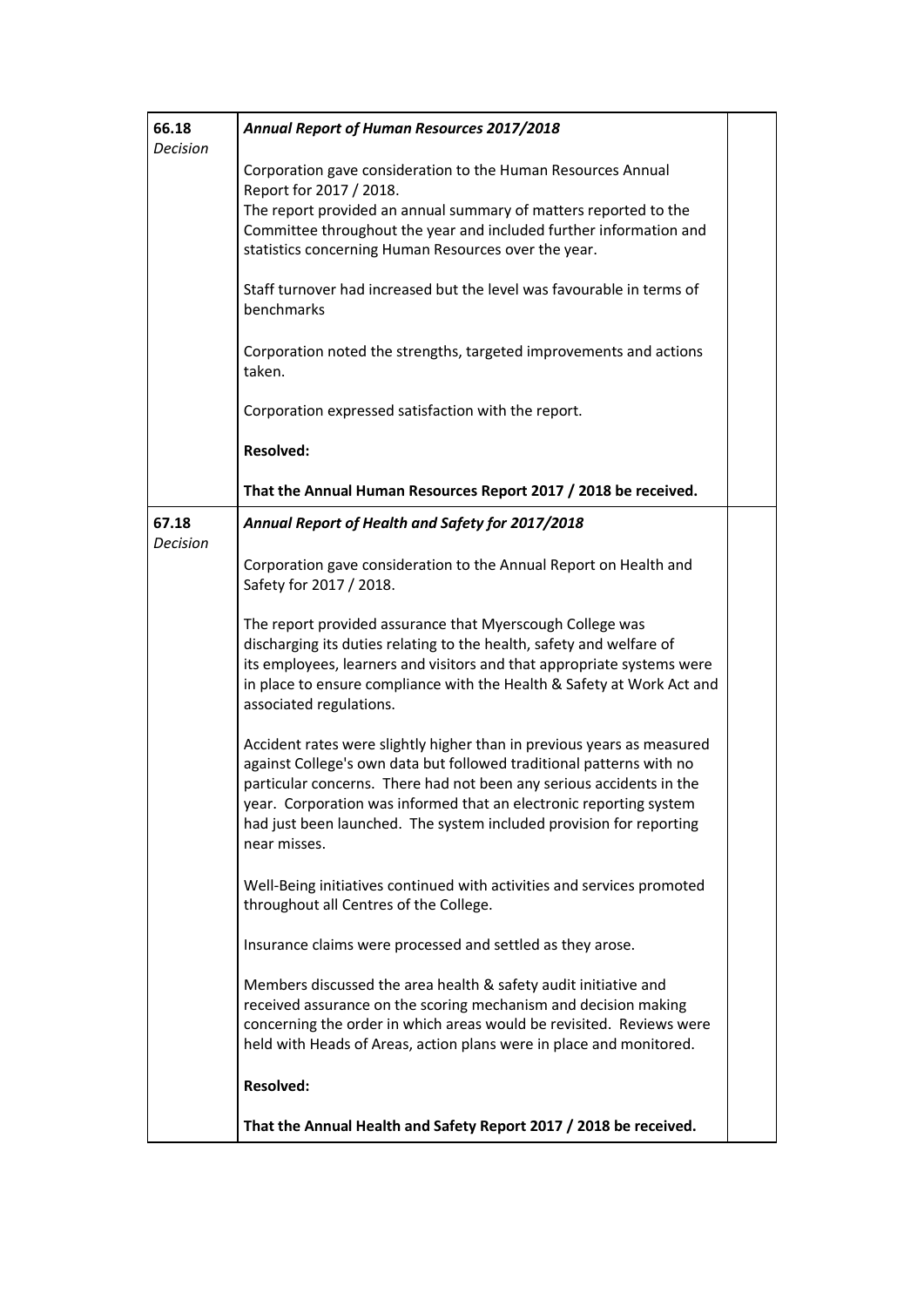| 68.18<br><b>Decision</b> | Annual Farm Report for 2017/2018                                                                                                                                                                                                                                                                                                                                                                                    |  |
|--------------------------|---------------------------------------------------------------------------------------------------------------------------------------------------------------------------------------------------------------------------------------------------------------------------------------------------------------------------------------------------------------------------------------------------------------------|--|
|                          | Corporation gave consideration to the Annual Farm Report for<br>2017/2018.                                                                                                                                                                                                                                                                                                                                          |  |
|                          | Members noted the key strengths:                                                                                                                                                                                                                                                                                                                                                                                    |  |
|                          | Excellent use of the farm as a teaching resource by a wide<br>$\bullet$<br>range of students.<br>Utilisation of technology to drive improvement.<br>$\bullet$<br>Farm team restructured to improve efficiency.<br>$\bullet$<br>Promotion of agriculture and the College to a wide range of<br>$\bullet$<br>people and potential future students.                                                                    |  |
|                          | The areas for improvement:                                                                                                                                                                                                                                                                                                                                                                                          |  |
|                          | Overall financial performance.<br>$\bullet$<br>Further improvements to enterprise performance.<br>$\bullet$<br>Continue cost control measures.<br>$\bullet$                                                                                                                                                                                                                                                         |  |
|                          | Members acknowledged the staffing restructure and the detailed<br>monitoring plan which had been presented to Finance & Resources<br>Committee throughout the year. The plan supported the team in its<br>proactive measures in response to changes arising from livestock<br>performance, animal health matters and weather conditions.                                                                            |  |
|                          | Members noted the financial loss but also the improved margins and<br>asked questions to seek clarity and assurance of management around,<br>the staffing restructure, income performance, Food Farming Innovation<br>& Technology Centre income, scope for improved use of the farm and<br>FFIT Centre, industry relevance and reputation.                                                                         |  |
|                          | Corporation noted that the Farm had been used as a highly effective<br>teaching resource by a wide range of students from different learning<br>areas. High quality research and student project work had been<br>undertaken. Overall the Farm provided direct benefit to the student<br>learning experience.                                                                                                       |  |
|                          | <b>Resolved:</b>                                                                                                                                                                                                                                                                                                                                                                                                    |  |
|                          | That the Annual Farm Report 2017 / 2018 be received.                                                                                                                                                                                                                                                                                                                                                                |  |
| 69.18<br>Decision        | <b>Whistleblowing Policy &amp; Procedure Review</b>                                                                                                                                                                                                                                                                                                                                                                 |  |
|                          | The Clerk updated members on some contact detail changes and an<br>addition which stated:<br>'Following an initial investigation the Clerk may determine that other<br>avenues are more appropriate. This may be by way of a formal<br>disciplinary investigation and the matter passed to a member of the<br>College Senior Management Team or it may be passed to an outside<br>organisation such as the Police.' |  |
|                          | The policy would be promoted to Myerscough staff.                                                                                                                                                                                                                                                                                                                                                                   |  |